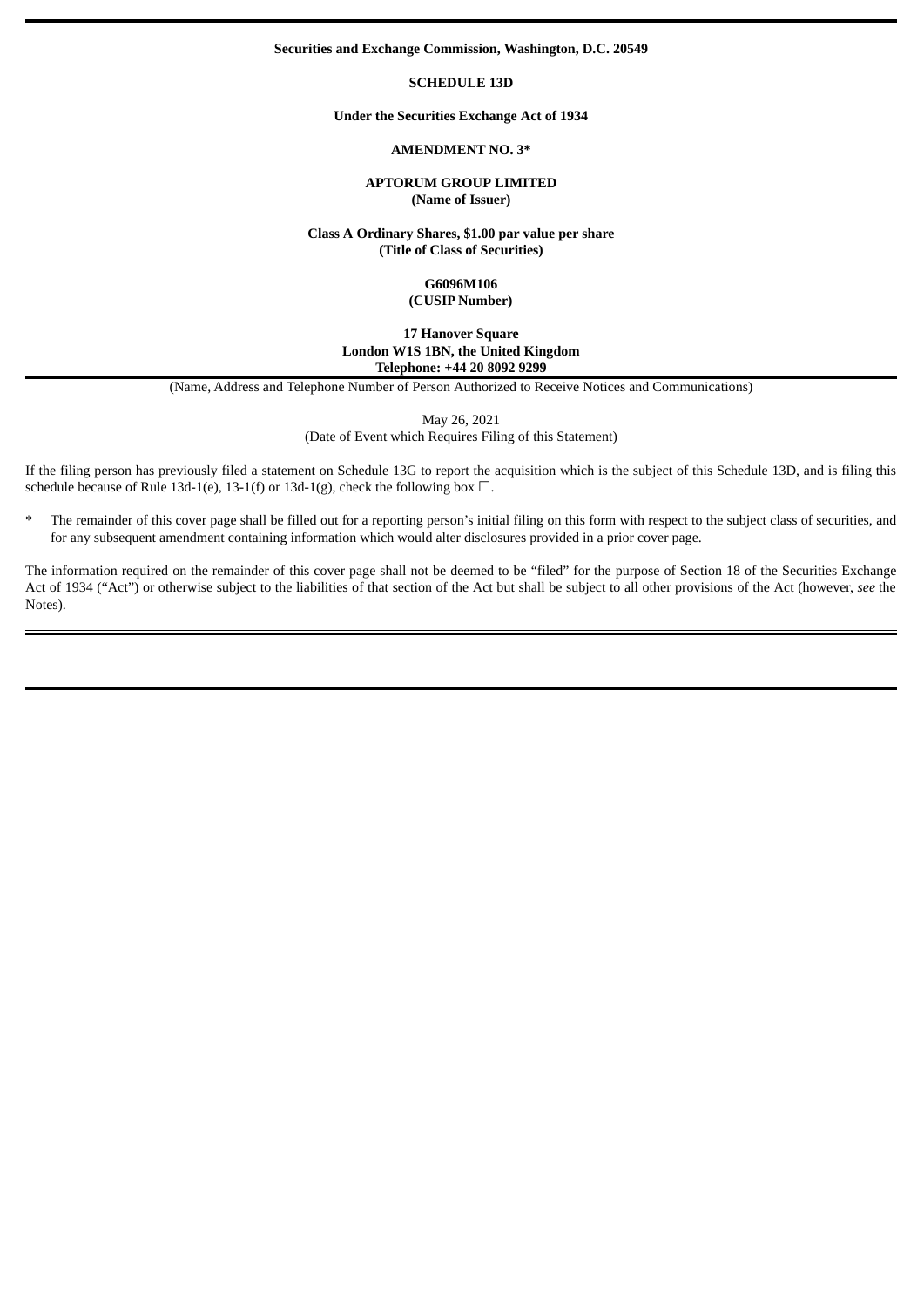| $\overline{1}$           | Name of Reporting Persons: Jurchen Investment Corporation ("Jurchen")                          |                                       |                                  |  |  |  |
|--------------------------|------------------------------------------------------------------------------------------------|---------------------------------------|----------------------------------|--|--|--|
|                          | S.S. or I.R.S. Identification Nos. of above persons:                                           |                                       |                                  |  |  |  |
| (2)                      | Check the Appropriate Box if a Member of a Group (See Instructions)                            |                                       |                                  |  |  |  |
|                          | (a)                                                                                            | $\Box$                                |                                  |  |  |  |
|                          | (b)                                                                                            | $\Box$                                |                                  |  |  |  |
| (3)                      | <b>SEC Use Only</b>                                                                            |                                       |                                  |  |  |  |
|                          |                                                                                                |                                       |                                  |  |  |  |
| (4)                      | Source of Funds (See Instructions)                                                             |                                       |                                  |  |  |  |
|                          | OO                                                                                             |                                       |                                  |  |  |  |
| (5)                      | Check if Disclosure of Legal Proceedings is required Pursuant to Items $2(d)$ or $2(e)$ $\Box$ |                                       |                                  |  |  |  |
|                          |                                                                                                |                                       |                                  |  |  |  |
| (6)                      |                                                                                                | Citizenship or Place of Organization: |                                  |  |  |  |
|                          |                                                                                                |                                       |                                  |  |  |  |
|                          |                                                                                                | <b>British Virgin Islands</b>         |                                  |  |  |  |
|                          |                                                                                                | (7)                                   | <b>Sole Voting Power:</b>        |  |  |  |
| Number of                |                                                                                                |                                       | 164,858,303(1)                   |  |  |  |
| <b>Shares</b>            |                                                                                                | (8)                                   | <b>Shared Voting Power:</b>      |  |  |  |
| <b>Beneficially</b>      |                                                                                                |                                       |                                  |  |  |  |
| Owned By                 |                                                                                                |                                       |                                  |  |  |  |
| Each                     |                                                                                                | $\overline{(9)}$                      | <b>Sole Dispositive Power:</b>   |  |  |  |
| Reporting<br>Person With |                                                                                                |                                       | 164,858,303(1)                   |  |  |  |
|                          |                                                                                                | (10)                                  | <b>Shared Dispositive Power:</b> |  |  |  |
|                          |                                                                                                |                                       |                                  |  |  |  |
|                          |                                                                                                |                                       |                                  |  |  |  |
| (11)                     | Aggregate Amount Beneficially Owned by Each Reporting Person:                                  |                                       |                                  |  |  |  |
|                          | 164,858,303(1)                                                                                 |                                       |                                  |  |  |  |
| (12)                     | Check if the Aggregate Amount in Row (11) Excludes Certain Shares (see Instructions). $\Box$   |                                       |                                  |  |  |  |
|                          |                                                                                                |                                       |                                  |  |  |  |
| (13)                     | Percent of Class Represented by Amount in Row (11):                                            |                                       |                                  |  |  |  |
|                          | 69.24% (2)                                                                                     |                                       |                                  |  |  |  |
| (14)                     | Type of Reporting Person (See Instructions):                                                   |                                       |                                  |  |  |  |
|                          | CO                                                                                             |                                       |                                  |  |  |  |

- (1) This includes (i) 3,703,073 Class A Ordinary Shares owned by Jurchen, (ii)16,061,469 Class B Ordinary Shares owned by Jurchen, and (iii) warrants held by Jurchen to purchase 540,540 Class A Ordinary Shares. The Class B Ordinary Shares vote on a one for ten basis; accordingly, Jurchen is entitled to an aggregate of 164,858,303 votes as indicated above. The Reporting Person maintains the right to convert its Class B Ordinary Shares into Class A Ordinary Shares at any time, in its sole discretion, on a one for one basis; following such conversion, the resulting Class A Ordinary Shares will retain the same one for one voting power as all other Class A Ordinary Shares.
- (2) Represents the voting power with respect to all of our Class A Ordinary Shares and Class B Ordinary Shares, voting as a single class. Accordingly, the percentage is calculated based on the Issuer's prospectus filed with the Securities and Exchange Commission pursuant to Rule 424(b)(5) on May 25, 2021, which discloses that there were 11,776,271 Class A Ordinary Shares and 22,437,754 Class B Ordinary Shares (such Class B Ordinary Shares entitled to 224,377,540 votes) outstanding immediately before the issuance of the shares triggering the filing of this amendment; therefore, there are 13,164,196 Class A Ordinary Shares and 22,437,754 Class B Ordinary Shares (such Class B Ordinary Shares entitled to 224,377,540 votes) outstanding immediately after the offering. In computing the percentage voting power of Jurchen, Ordinary Shares underlying options, warrants or convertible securities held by Jurchen that are exercisable or convertible within 60 days of May 26, 2021 are deemed outstanding.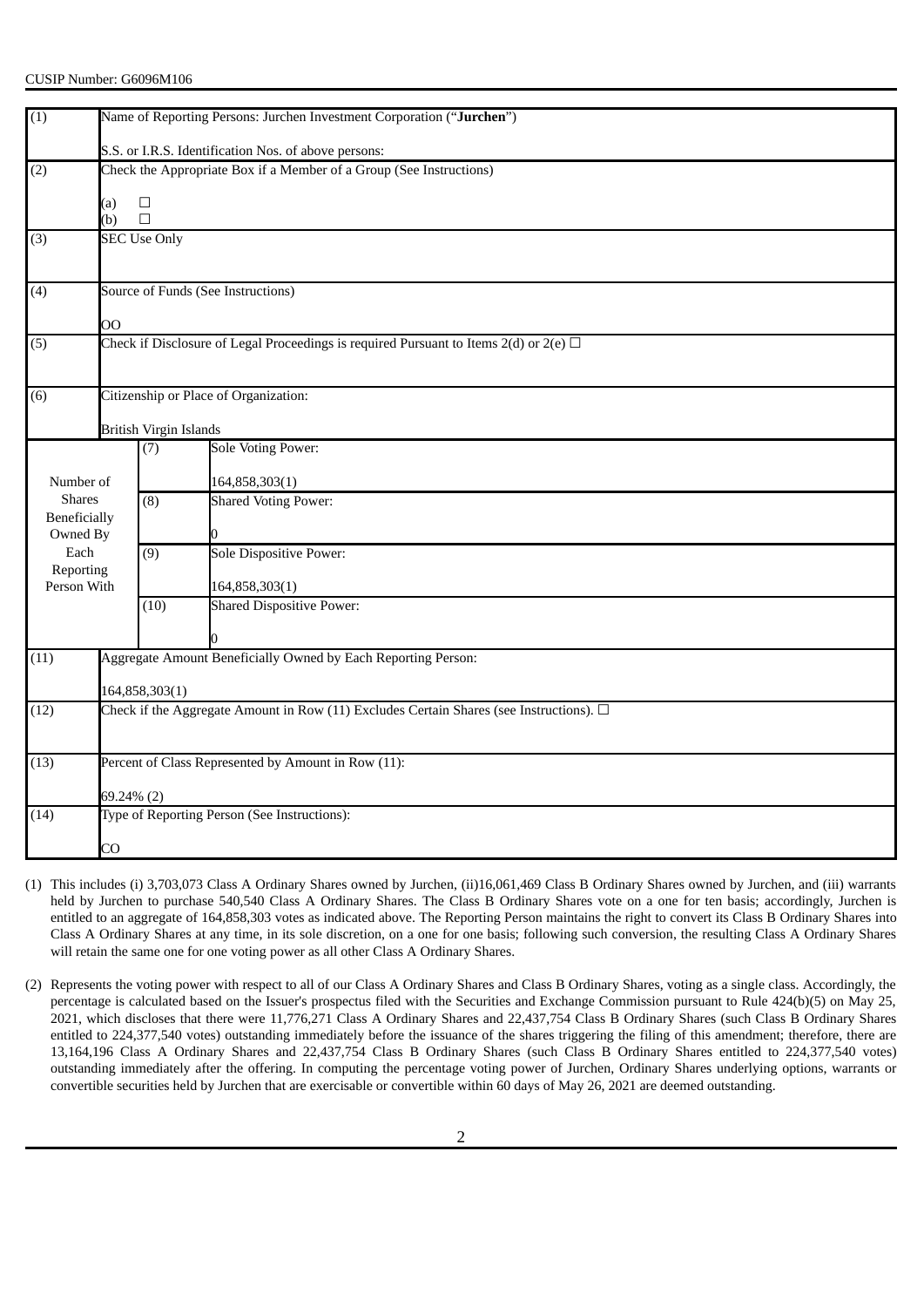| (1)                        |                                                                                                |                                                      |                                                                                              |  |  |  |  |
|----------------------------|------------------------------------------------------------------------------------------------|------------------------------------------------------|----------------------------------------------------------------------------------------------|--|--|--|--|
|                            |                                                                                                | Name of Reporting Persons: Ian Huen ("Ian")          |                                                                                              |  |  |  |  |
|                            |                                                                                                | S.S. or I.R.S. Identification Nos. of above persons: |                                                                                              |  |  |  |  |
| (2)                        | Check the Appropriate Box if a Member of a Group (See Instructions)                            |                                                      |                                                                                              |  |  |  |  |
|                            | (a)                                                                                            | $\Box$                                               |                                                                                              |  |  |  |  |
|                            | (b)                                                                                            | $\Box$                                               |                                                                                              |  |  |  |  |
| (3)                        |                                                                                                | <b>SEC Use Only</b>                                  |                                                                                              |  |  |  |  |
|                            |                                                                                                |                                                      |                                                                                              |  |  |  |  |
| (4)                        | Source of Funds (See Instructions)                                                             |                                                      |                                                                                              |  |  |  |  |
|                            |                                                                                                |                                                      |                                                                                              |  |  |  |  |
|                            | OO                                                                                             |                                                      |                                                                                              |  |  |  |  |
| (5)                        | Check if Disclosure of Legal Proceedings is required Pursuant to Items $2(d)$ or $2(e)$ $\Box$ |                                                      |                                                                                              |  |  |  |  |
|                            |                                                                                                |                                                      |                                                                                              |  |  |  |  |
| (6)                        |                                                                                                | Citizenship or Place of Organization:                |                                                                                              |  |  |  |  |
|                            | <b>Hong Kong</b>                                                                               |                                                      |                                                                                              |  |  |  |  |
|                            |                                                                                                | (7)                                                  | <b>Sole Voting Power:</b>                                                                    |  |  |  |  |
|                            |                                                                                                |                                                      |                                                                                              |  |  |  |  |
| Number of<br><b>Shares</b> |                                                                                                | $\overline{(8)}$                                     | 164,911,855(1)<br><b>Shared Voting Power:</b>                                                |  |  |  |  |
| Beneficially               |                                                                                                |                                                      |                                                                                              |  |  |  |  |
| Owned By                   |                                                                                                |                                                      |                                                                                              |  |  |  |  |
| Each                       |                                                                                                | (9)                                                  | <b>Sole Dispositive Power:</b>                                                               |  |  |  |  |
| Reporting<br>Person With   |                                                                                                |                                                      | 164,911,855 (1)                                                                              |  |  |  |  |
|                            |                                                                                                | (10)                                                 | <b>Shared Dispositive Power:</b>                                                             |  |  |  |  |
|                            |                                                                                                |                                                      |                                                                                              |  |  |  |  |
| (11)                       | Aggregate Amount Beneficially Owned by Each Reporting Person:                                  |                                                      |                                                                                              |  |  |  |  |
|                            |                                                                                                |                                                      |                                                                                              |  |  |  |  |
|                            | 164,911,855 (1)                                                                                |                                                      |                                                                                              |  |  |  |  |
| (12)                       |                                                                                                |                                                      | Check if the Aggregate Amount in Row (11) Excludes Certain Shares (see Instructions). $\Box$ |  |  |  |  |
|                            |                                                                                                |                                                      |                                                                                              |  |  |  |  |
| (13)                       | Percent of Class Represented by Amount in Row (11):                                            |                                                      |                                                                                              |  |  |  |  |
|                            | 69.25% (2)                                                                                     |                                                      |                                                                                              |  |  |  |  |
| (14)                       | Type of Reporting Person (See Instructions):                                                   |                                                      |                                                                                              |  |  |  |  |
|                            |                                                                                                |                                                      |                                                                                              |  |  |  |  |
|                            | IN                                                                                             |                                                      |                                                                                              |  |  |  |  |

- (1) This includes (i) 3,703,073 Class A Ordinary Shares owned by Jurchen, (ii) warrants held by Jurchen to purchase 540,540 Class A Ordinary Shares, (iii) options granted to Ian to purchase 53,552 Class A Ordinary Shares, and (iv)16,061,469 Class B Ordinary Shares owned by Jurchen. Excludes stock options that vest more than 60 days from the date hereof. Jurchen is wholly-owned by Ian and its principal office address is at 17th Floor, Guangdong Investment Tower, 148 Connaught Road Central, Hong Kong located. The Class B Ordinary Shares vote on a one for ten basis; accordingly, Ian is deemed to control an aggregate of 164,858,303 votes through Jurchen and 53,552 votes directly. The Reporting Person maintains the right to convert its Class B Ordinary Shares into Class A Ordinary Shares at any time, in its sole discretion, on a one for one basis; following such conversion, the resulting Class A Ordinary Shares will retain the same one for one voting power as all other Class A Ordinary Shares
- (2) Represents the voting power with respect to all of our Class A Ordinary Shares and Class B Ordinary Shares, voting as a single class. Accordingly, the percentage is calculated based on the Issuer's prospectus filed with the Securities and Exchange Commission pursuant to Rule 424(b)(5) on May 26, 2021, which discloses that there were 11,776,271 Class A Ordinary Shares and 22,437,754 Class B Ordinary Shares (such Class B Ordinary Shares entitled to 224,377,540 votes) outstanding immediately before the issuance of the shares triggering the filing of this amendment; therefore, there are 13,164,196 Class A Ordinary Shares and 22,437,754 Class B Ordinary Shares (such Class B Ordinary Shares entitled to 224,377,540 votes) outstanding immediately after the offering. In computing the percentage voting power of Ian, Ordinary Shares underlying options, warrants or convertible securities held by Ian that are exercisable or convertible within 60 days of May 26, 2021 are deemed outstanding.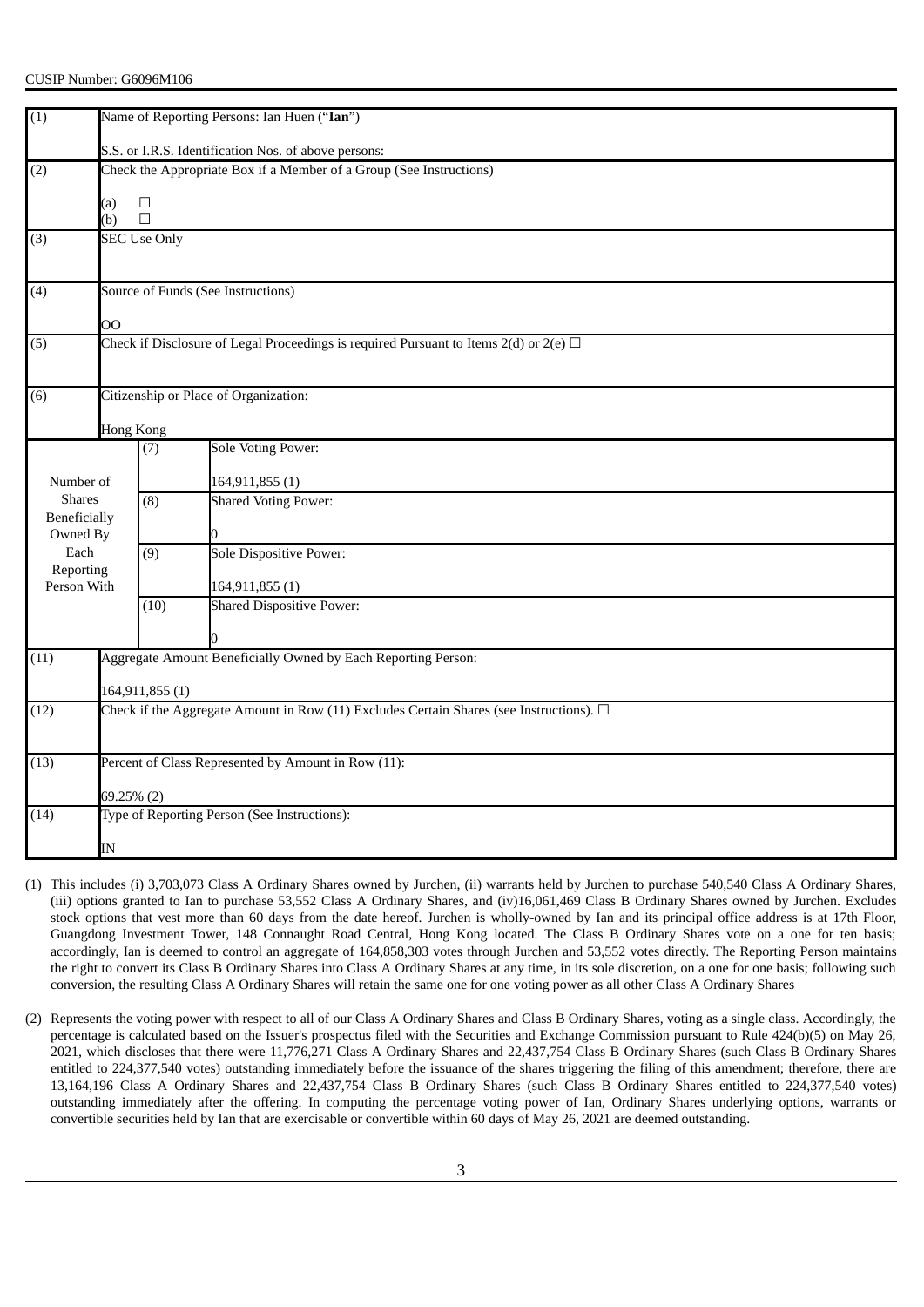### EXPLANATORY NOTE

This Amendment No. 3 to Schedule 13D (this "**Schedule 13D/A**") amends and restates the statement on Schedule 13D filed with the Securities and Exchange Commission (the "**SEC**") on January 3, 2019, as amended by Amendment No. 1, filed with the SEC on May 8, 2019, and Amendment No. 2, filed with the SEC on March 10, 2020 (the "**Prior Filings**"), with respect to Class A Ordinary Shares, \$1.00 par value per share (the "**Ordinary Shares**"), of Aptorum Group Limited, a Cayman Islands exempted company with limited liability whose principal place of business is in the United Kingdom (the "**Issuer**" or the "**Company**"). The Issuer's principal executive office is located at 17 Hanover Square, London W1S 1BN, the United Kingdom. From and after the date hereof, all references in the Prior Filings to the Prior Filings or terms of similar import shall be deemed to refer to the Prior Filings as amended and supplemented by this Schedule 13D/A.

The purpose of this filing is to revise the beneficial ownership previously reported for Ian Huen and Jurchen Investment Corporation, the Reporting Persons included in the Prior Filing, and to update certain other related information in the Prior Filing.

### 4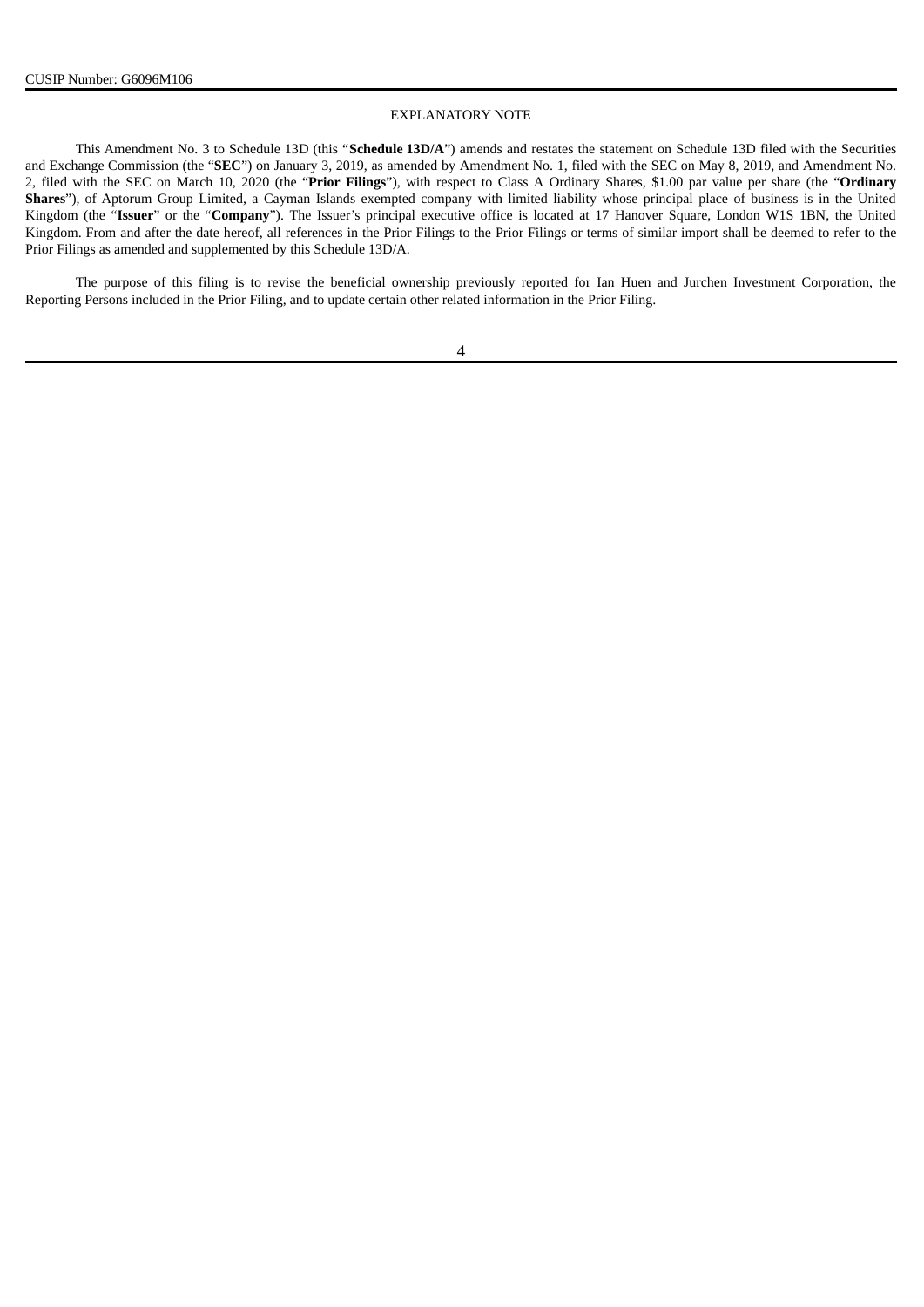#### **Item 1. Security and Issuer.**

This statement on Schedule 13D (the "**Schedule**") relates to the Class A Ordinary Shares, \$1.00 par value per share (the "**Class A Ordinary Shares**"), of Aptorum Group Limited, a Cayman Islands exempted company with limited liability whose principal place of business is in Hong Kong (the "**Company**"), and is being filed jointly by Jurchen, and Ian (collectively, the "**Reporting Persons**"). The Company also has Class B Ordinary Shares. The Class B Ordinary Shares vote on a one for ten basis, but the holder can convert into Class A Ordinary Shares at any time, at his/her sole discretion, on a one for one basis.

The Company's principal offices are located at 17 Hanover Square, London W1S 1BN, United Kingdom.

#### **Item 2. Identity and Background.**

- (a) The names of the persons filing this Statement (the "**Reporting Persons**") are:
	- (a) Jurchen; and
	- (b) Ian.

Ian owns 100% equity interest in Jurchen, which holds 3,703,073 Class A Ordinary Shares, warrants ("**Warrants"**) to purchase 540,540 Class A Ordinary Shares and 16,061,469 Class B Ordinary Shares of the Company.

- (b) The principal business address of each Reporting Person is 17th Floor, Guangdong Investment Tower, 148 Connaught Road Central, Hong Kong.
- (c) The principal business of Jurchen is to act as an investment holding company.

The principal business of Ian is Chief Executive Officer and Executive Director of the Company.

- (d) During the past five years, none of the Reporting Persons or to the knowledge of the Reporting Persons, the persons identified in this Item 2, have been convicted in a criminal proceeding (excluding traffic violations or similar misdemeanors).
- (e) During the past five years, none of the Reporting Persons or to the knowledge of the Reporting Persons, the persons identified in this Item 2, have been a party to a civil proceeding of a judicial or administrative body of competent jurisdiction and as a result of such proceeding was the subject to a judgment, decree or final order enjoining future violations of, or prohibiting or mandating activities subject to, federal and state securities laws of findings any violation with respect to such laws.
- (f) Jurchen is a company incorporated in the British Virgin Islands.

Citizenship of Ian: Hong Kong

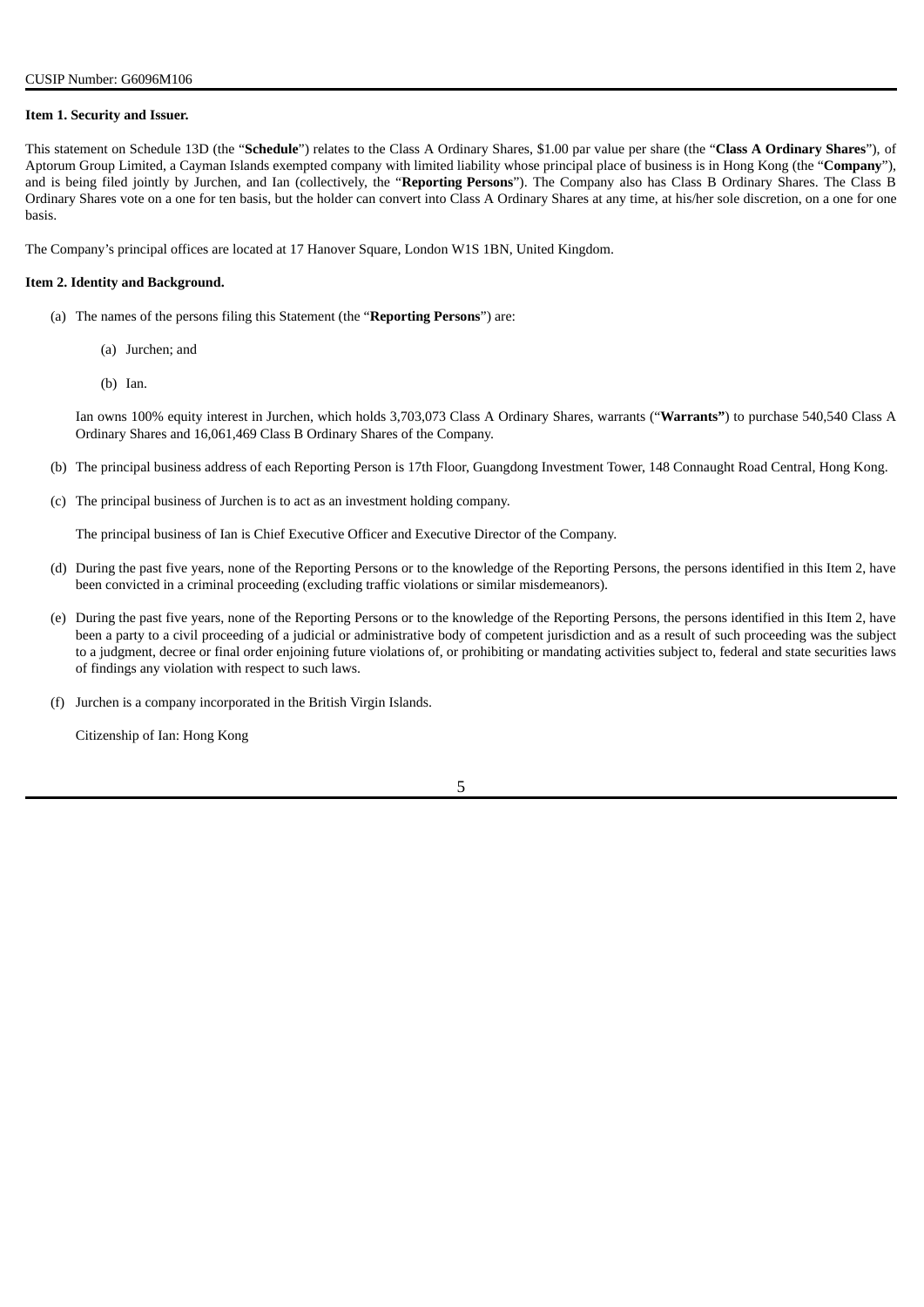#### **Item 3. Source and Amount of Funds or Other Consideration.**

The aggregate purchase price for the shares currently beneficially owned by Jurchen was \$30,307,596. The source of these funds was the working capital of Jurchen.

#### **Item 4. Purpose of Transaction**

#### **Jurchen/Ian**

The Issuer entered into a Private Placement Shares Purchase Agreement (the "**Agreement**") with Jurchen, pursuant to which the Issuer sold 1,387,925 Class A Ordinary Shares at \$2.882 per share to Jurchen. The Issuer received aggregate proceeds of USD\$4,000,000 from Jurchen pursuant to the Agreement. Following such transfer, Jurchen holds the shares reported herein (3,703,073 Class A Ordinary Shares, warrants to purchase 540,540 Class A Ordinary Shares and 16,061,469 Class B Ordinary Shares) (the "**Jurchen Securities**").

The Jurchen Securities owned by Ian and Jurchen have been acquired for investment purposes. Jurchen and/or Ian may make further acquisitions of Class A Ordinary Shares from time to time and, subject to certain restrictions, may dispose of any or all of the Class A Ordinary Shares held by Jurchen and/or Ian at any time depending on an ongoing evaluation of the investment in such securities, prevailing market conditions, other investment opportunities and other factors.

#### **Item 5. Interest in Securities of the Issuer**

a. The aggregate number and percentage of the Company's Class A Ordinary Shares and Class B Ordinary Shares owned by each Reporting Person named herein is calculated based on the Issuer's prospectus filed with the SEC pursuant to Rule 424(b)(5) on May 25, 2020, which discloses that there were 11,776,271 Class A Ordinary Shares and 22,437,754 Class B Ordinary Shares (such Class B Ordinary Shares entitled to 224,377,540 votes) outstanding immediately before the issuance of the shares triggering the filing of this amendment; therefore, there are 13,164,196 Class A Ordinary Shares and 22,437,754 Class B Ordinary Shares (such Class B Ordinary Shares entitled to 224,377,540 votes) outstanding immediately after the offering.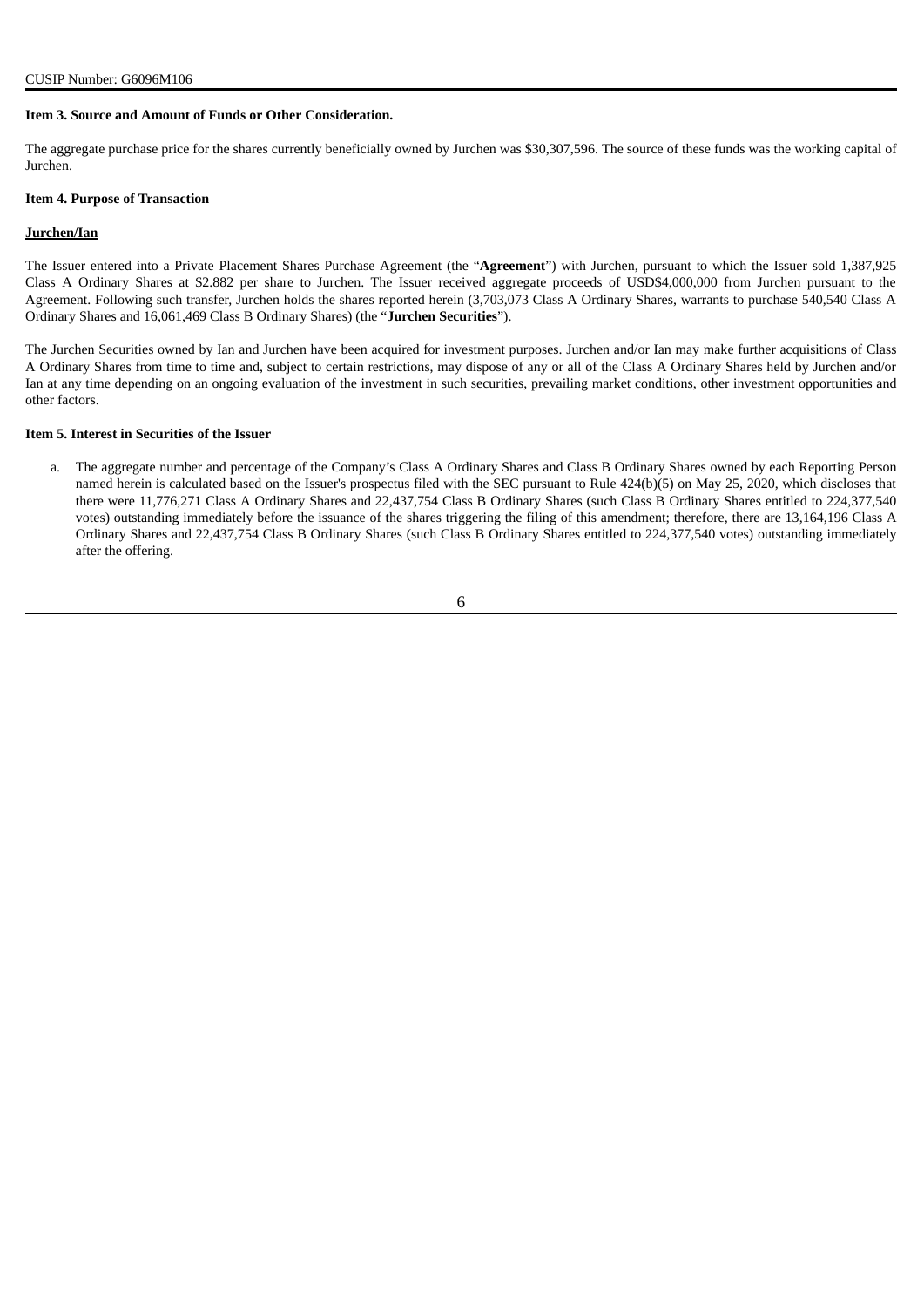The beneficial ownership of each of the Reporting Persons is:

- i. Jurchen: 164,858,303 (69.24%).
- ii. Ian: 164,911,855 (69.25%) 164,858,303 through Jurchen and 53,552 directly.
- b. Ian is deemed to have sole voting power, to vote or direct the vote of and to dispose or direct the disposition of the 164,911,855 votes reported herein.
- c. There have been no other transactions in the Class A Ordinary Shares effected by the Reporting Persons during the past 60 days.
- d. No person other than the Reporting Persons has the right to receive or the power to direct the receipt of dividends from, or the proceeds from the sale of, the shares reported as being beneficially owned (or which may be deemed to be beneficially owned) by the Reporting Persons.
- e. Not applicable.

### **Item 6. Contracts, Arrangements, Understandings or Relationships With Respect to Securities of the Issuer.**

The following descriptions are qualified in their entirety by the agreements and instruments included as exhibits to this Schedule.

The Reporting Persons are parties to an agreement with respect to the joint filing of this Schedule and any Schedules hereto. A copy of such agreement is attached as Exhibit 99.1 and is incorporated by reference herein.

On May 26, 2021, the Issuer entered into a Private Placement Shares Purchase Agreement (the "Agreement") with Jurchen. A copy of such agreement is attached hereto as Exhibit 99.2 and is incorporated by reference herein.

7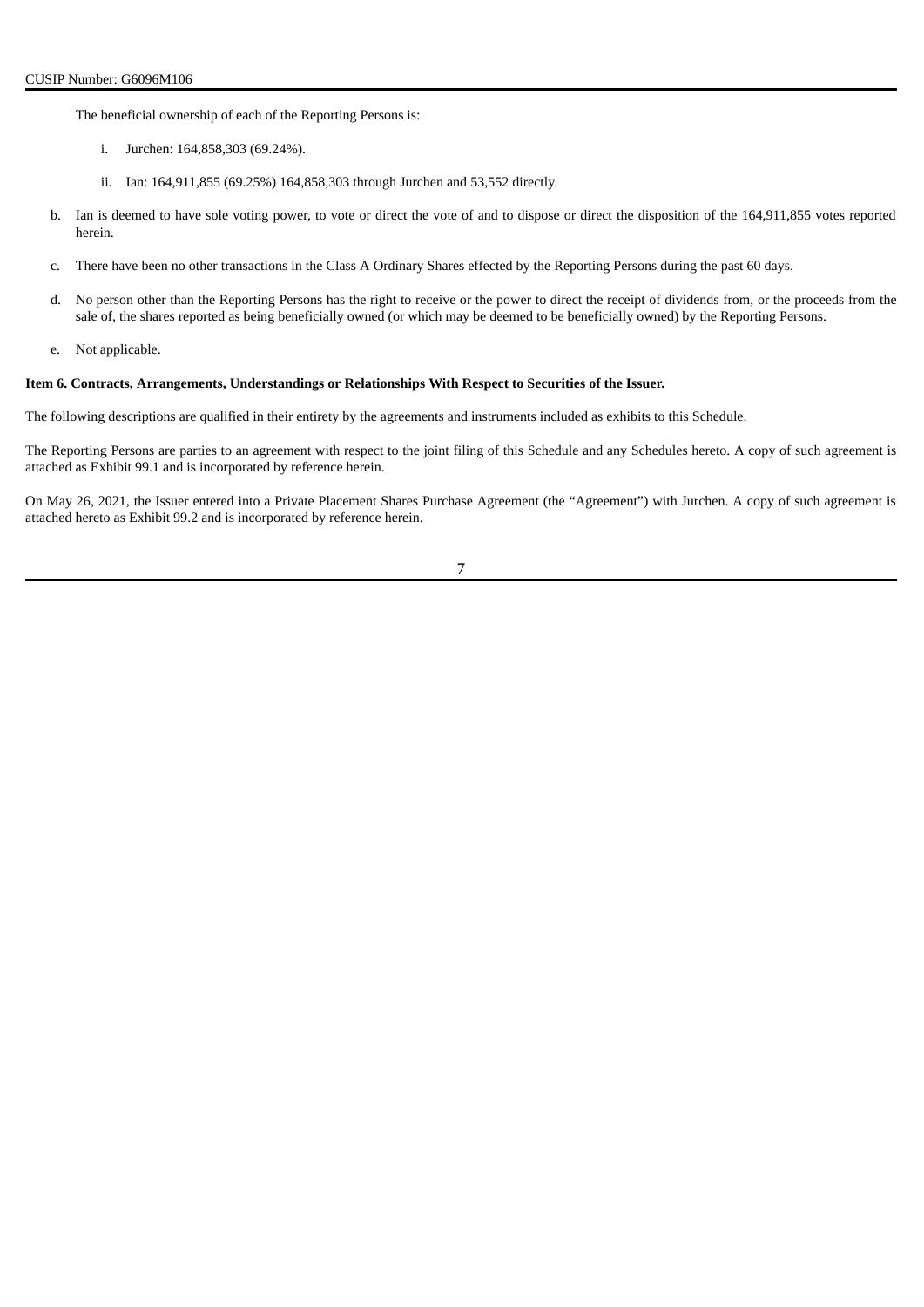# **Item 7. Material to Be Filed as Exhibits.**

The following are filed herewith as Exhibits to the Schedule 13D:

| Exhibit 99.1 | Joint Filing Agreement, dated January 3, 2019 (Previously filed as an exhibit to the Reporting Person's Schedule 13D filed with the<br>SEC on January 3, 2019 and incorporated herein by reference) |
|--------------|-----------------------------------------------------------------------------------------------------------------------------------------------------------------------------------------------------|
| Exhibit 99.2 | Private Placement Shares Purchase Agreement with Jurchen Investment Corporation (Incorporated by reference to Exhibit 10.1 filed<br>with the Current Report on Form 6-K filed on May 26, 2021)      |
|              |                                                                                                                                                                                                     |